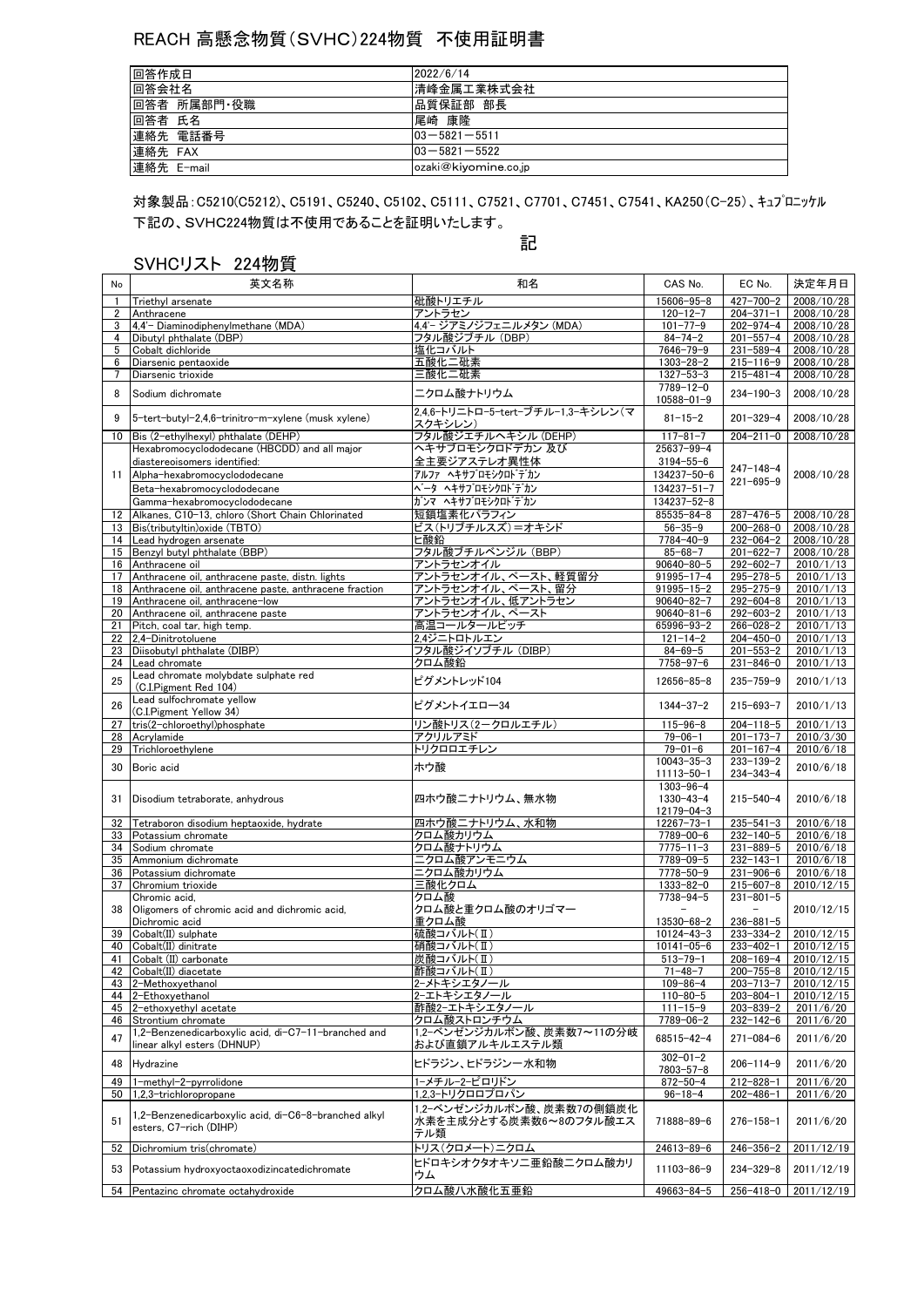| No | 英文名称                                                                                                                                                                                                                                                                                                                                                                                                                                                                                                                                                                                                                                                                                                                                                                   | 和名                                                                                                                   | CAS No.                            | EC No.                             | 決定年月日                    |
|----|------------------------------------------------------------------------------------------------------------------------------------------------------------------------------------------------------------------------------------------------------------------------------------------------------------------------------------------------------------------------------------------------------------------------------------------------------------------------------------------------------------------------------------------------------------------------------------------------------------------------------------------------------------------------------------------------------------------------------------------------------------------------|----------------------------------------------------------------------------------------------------------------------|------------------------------------|------------------------------------|--------------------------|
| 55 | Aluminosilicate Refractory Ceramic Fibres<br>are fibres covered by index number 650-017-00-8 in<br>Annex VI, part 3, table 3.1 of Regulation (EC) No<br>1272/2008 of the European Parliament and of the Council<br>of 16 December 2008 on classification, labelling and<br>packaging of substances and mixtures, and fulfil the three<br>following conditions: a) oxides of aluminium and silicon are<br>the main components present (in the fibres) within variable<br>concentration ranges b) fibres have a length weighted<br>geometric mean diameter less two standard geometric<br>errors of 6 or less micrometres (um) c) alkaline oxide and<br>alkali earth oxide (Na2O+K2O+CaO+MgO+BaO) content<br>less or equal to 18% by weight                              | アルミノシリケート耐火セラミック繊維(RCF)                                                                                              |                                    |                                    | 2011/12/19               |
| 56 | Zirconia Aluminosilicate Refractory Ceramic Fibres<br>are fibres covered by index number 650-017-00-8 in<br>Annex VI, part 3, table 3.1 of Regulation (EC) No<br>1272/2008 of the European Parliament and of the Council<br>of 16 December 2008 on classification, labelling and<br>packaging of substances and mixtures, and fulfil the three<br>following conditions: a) oxides of aluminium, silicon and<br>zirconium are the main components present (in the fibres)<br>within variable concentration ranges b) fibres have a length<br>weighted geometric mean diameter less two standard<br>geometric errors of $6$ or less micrometres $(\mu m)$ . c) alkaline<br>oxide and alkali earth oxide (Na2O+K2O+CaO+MgO+BaO)<br>content less or equal to 18% by weight | ジルコニアアルミノシリケート耐火セラミック繊維<br>(Zr-RCF)                                                                                  |                                    |                                    | 2011/12/19               |
| 57 | Formaldehyde, oligomeric reaction products with aniline                                                                                                                                                                                                                                                                                                                                                                                                                                                                                                                                                                                                                                                                                                                | ホルムアルデヒド、アニリンとのオリゴマ一反応                                                                                               | 25214-70-4                         | $500 - 036 - 1$                    | 2011/12/19               |
| 58 | Bis(2-methoxyethyl) phthalate                                                                                                                                                                                                                                                                                                                                                                                                                                                                                                                                                                                                                                                                                                                                          | 生成物<br>フタル酸 ビス(2ーメトキシエチル)                                                                                            | $117 - 82 - 8$                     | $204 - 212 - 6$                    | 2011/12/19               |
|    | 59   2-Methoxyaniline; o-Anisidine                                                                                                                                                                                                                                                                                                                                                                                                                                                                                                                                                                                                                                                                                                                                     | 2ーメトキシアニリン:0ーアニシジン                                                                                                   | $90 - 04 - 0$                      | $201 - 963 - 1$                    | 2011/12/19               |
|    | 60 4-(1,1,3,3-tetramethylbutyl)phenol<br>61 1,2-dichloroethane                                                                                                                                                                                                                                                                                                                                                                                                                                                                                                                                                                                                                                                                                                         | 4-(1,1,3,3-テトラメチルブチル)フェノール<br>1,2-ジクロロエタン                                                                            | $140 - 66 - 9$<br>$107 - 06 - 2$   | $205 - 426 - 2$<br>$203 - 458 - 1$ | 2011/12/19<br>2011/12/19 |
|    | 62 Bis(2-methoxyethyl) ether                                                                                                                                                                                                                                                                                                                                                                                                                                                                                                                                                                                                                                                                                                                                           | ビス(2-メトキシエチル)エーテル                                                                                                    | $111 - 96 - 6$                     | $203 - 924 - 4$                    | 2011/12/19               |
|    | 63 Arsenic acid                                                                                                                                                                                                                                                                                                                                                                                                                                                                                                                                                                                                                                                                                                                                                        | ヒ酸                                                                                                                   | 7778-39-4                          | 231-901-9                          | 2011/12/19               |
|    | 64 Calcium arsenate<br>65 Trilead diarsenate                                                                                                                                                                                                                                                                                                                                                                                                                                                                                                                                                                                                                                                                                                                           | ヒ酸カルシウム<br>ヒ酸鉛(II)                                                                                                   | $7778 - 44 - 1$<br>$3687 - 31 - 8$ | $231 - 904 - 5$<br>$222 - 979 - 5$ | 2011/12/19<br>2011/12/19 |
|    | 66 N,N-dimethylacetamide                                                                                                                                                                                                                                                                                                                                                                                                                                                                                                                                                                                                                                                                                                                                               | N,N-ジメチルアセトアミド(DMAC)                                                                                                 | $127 - 19 - 5$                     | 204-826-4                          | 2011/12/19               |
|    | 67 2.2'-dichloro-4.4'-methylenedianiline                                                                                                                                                                                                                                                                                                                                                                                                                                                                                                                                                                                                                                                                                                                               | 2.2'-ジクロロー4.4'ーメチレンビスアニリン(MOCA)                                                                                      | $101 - 14 - 4$                     | 202-918-9                          | 2011/12/19               |
|    | 68 Phenolphthalein<br>69 Lead diazide, Lead azide                                                                                                                                                                                                                                                                                                                                                                                                                                                                                                                                                                                                                                                                                                                      | フェノールフタレイン<br>アジ化鉛、ジアジド鉛(II)                                                                                         | $77 - 09 - 08$<br>13424-46-9       | $201 - 004 - 7$<br>$236 - 542 - 1$ | 2011/12/19               |
|    | 70 Lead styphnate                                                                                                                                                                                                                                                                                                                                                                                                                                                                                                                                                                                                                                                                                                                                                      | スチフェニン酸鉛                                                                                                             | $15245 - 44 - 0$                   | 239-290-0                          | 2011/12/19<br>2011/12/19 |
|    | 71 Lead dipicrate                                                                                                                                                                                                                                                                                                                                                                                                                                                                                                                                                                                                                                                                                                                                                      | ニピクリン酸鉛                                                                                                              | $6477 - 64 - 1$                    | $229 - 335 - 2$                    | 2011/12/19               |
| 72 | [4-[4,4'-bis(dimethylamino) benzhydrylidene]cyclohexa-<br>2,5-dien-1-ylidene]dimethylammonium chloride (C.I. Basic<br>Violet 3) [with ≥ 0.1% of Michler's ketone (EC No. 202–027–<br>5) or Michler's base (EC No. 202-959-2)]                                                                                                                                                                                                                                                                                                                                                                                                                                                                                                                                          | [4-[4,4-ビス(ジメチルアミノ)ベンズヒドリリデン]シ<br>クロヘキサー2,5ージエンー1ーイリデン]ジメチルアン<br>モニウムリロリド(C.I.ベーシックバイオレット3)、<br>塩化メチルローザニリン          | $548 - 62 - 9$                     | $208 - 953 - 6$                    | 2012/6/18                |
| 73 | $\alpha$ , $\alpha$ -Bis[4-(dimethylamino)phenyl]-4<br>(phenylamino)naphthalene-1-methanol (C.I. Solvent Blue 4)<br>[with ≥ 0.1% of Michler's ketone (EC No. 202-027-5) or<br>Michler's base (EC No. 202-959-2)]                                                                                                                                                                                                                                                                                                                                                                                                                                                                                                                                                       | α, α-ビス[4-(ジメチルアミノ)フェニル]-4-(フェニ<br>ルアミノ)-1-ナフタレンメタノール (C.I.ソルベン<br>トバイオレットブルー4)                                      | $6786 - 83 - 0$                    | $229 - 851 - 8$                    | 2012/6/18                |
| 74 | N,N,N',N'-tetramethyl-4,4'-methylenedianiline (Michler's<br>base)                                                                                                                                                                                                                                                                                                                                                                                                                                                                                                                                                                                                                                                                                                      | N.N.N'.N'-テトラメチル-4.4-メチレンジアニリン、<br> 4,4'−メチレンビス(N,N'−ジメチルアニリン)、ビス<br>「4-(ジメチルアミノ)フェニル]メタン(ミヒラーベー<br>ス)               | $101 - 61 - 1$                     | $202 - 959 - 2$                    | 2012/6/18                |
| 75 | 1,3,5-tris[(2S and 2R)-2,3-epoxypropyl]-1,3,5-triazine-<br>2,4,6- $(1H, 3H, 5H)$ -trione $(\beta$ -TGIC)                                                                                                                                                                                                                                                                                                                                                                                                                                                                                                                                                                                                                                                               | β-TGIC、1,3,5-トリス-[(2Sおよび2R)-2,3-エボ<br>キシプロピル]-1.3.5-トリジアン-2.4.6-<br>(1H,3H,5H)-トリオン                                  | $59653 - 74 - 6$                   | 423-400-0                          | 2012/6/18                |
| 76 | Diboron trioxide<br>77 1,2-bis(2-methoxyethoxy)ethane (TEGDME; triglyme)                                                                                                                                                                                                                                                                                                                                                                                                                                                                                                                                                                                                                                                                                               | 三酸化ニホウ素<br>トリエチレングリコールジメチルエーテル                                                                                       | $1303 - 86 - 2$<br>$112 - 49 - 2$  | $215 - 125 - 8$<br>$203 - 977 - 3$ | 2012/6/18<br>2012/6/18   |
| 78 | 4.4'-bis(dimethylamino)-4"-(methylamino)trityl alcohol [with]<br>$\geq$ 0.1% of Michler's ketone (EC No. 202-027-5) or Michler's<br>base (EC No. 202-959-2)]                                                                                                                                                                                                                                                                                                                                                                                                                                                                                                                                                                                                           | ビス(4-(ジメチルアミノフェニル)(4-メチルアミノ<br>フェニル)メタノール                                                                            | $561 - 41 - 1$                     | $209 - 218 - 2$                    | 2012/6/18                |
| 79 | Lead(II) bis(methanesulfonate)                                                                                                                                                                                                                                                                                                                                                                                                                                                                                                                                                                                                                                                                                                                                         | メタンスルホン酸鉛(II)                                                                                                        | 17570-76-2                         | $401 - 750 - 5$                    | 2012/6/18                |
| 81 | 80 Formamide<br>[4-[[4-anilino-1-naphthyl][4-<br>(dimethylamino)phenyl]methylene]cyclohexa−2,5-dien−1−<br>ylidene] dimethylammonium chloride (C.I. Basic Blue 26)<br>[with ≥ 0.1% of Michler's ketone (EC No. 202-027-5) or<br>Michler's base (EC No. 202-959-2)]                                                                                                                                                                                                                                                                                                                                                                                                                                                                                                      | ホルムアミド<br>[4-[[4-アニリノ-1-ナフチル][4-(ジメチルアミノ)<br>フェニル]メチレン]シクロヘキサン-2.5-ジエン-1-<br>イリデン]ジメチルアンモニウムクロリド (C.Iベー<br>シックブルー26) | $75 - 12 - 7$<br>2580-56-5         | $200 - 842 - 0$<br>$219 - 943 - 6$ | 2012/6/18<br>2012/6/18   |
| 82 | 1,2-dimethoxyethane; ethylene glycol dimethyl ether<br>(EGDME)                                                                                                                                                                                                                                                                                                                                                                                                                                                                                                                                                                                                                                                                                                         | 1.2ージメトキシエタン:エチレングリコールジメチル<br>エーテル                                                                                   | $110 - 71 - 4$                     | $203 - 794 - 9$                    | 2012/6/18                |
| 83 | 1,3,5-Tris(oxiran-2-ylmethyl)-1,3,5-triazinane-2,4,6-trione<br>(TGIC)                                                                                                                                                                                                                                                                                                                                                                                                                                                                                                                                                                                                                                                                                                  | TGIC、イソシアヌル酸1,3,5-トリグリシジル、トリグ<br>リシジルイソシアヌラート                                                                        | $2451 - 62 - 9$                    | $219 - 514 - 3$                    | 2012/6/18                |
| 84 | 4.4'-bis(dimethylamino)benzophenone (Michler's ketone)                                                                                                                                                                                                                                                                                                                                                                                                                                                                                                                                                                                                                                                                                                                 | 4,4'-ビス(ジメチルアミノ)ベンゾフェノン<br>(ミヒラーケトン)                                                                                 | $90 - 94 - 8$                      | $202 - 027 - 5$                    | 2012/6/18                |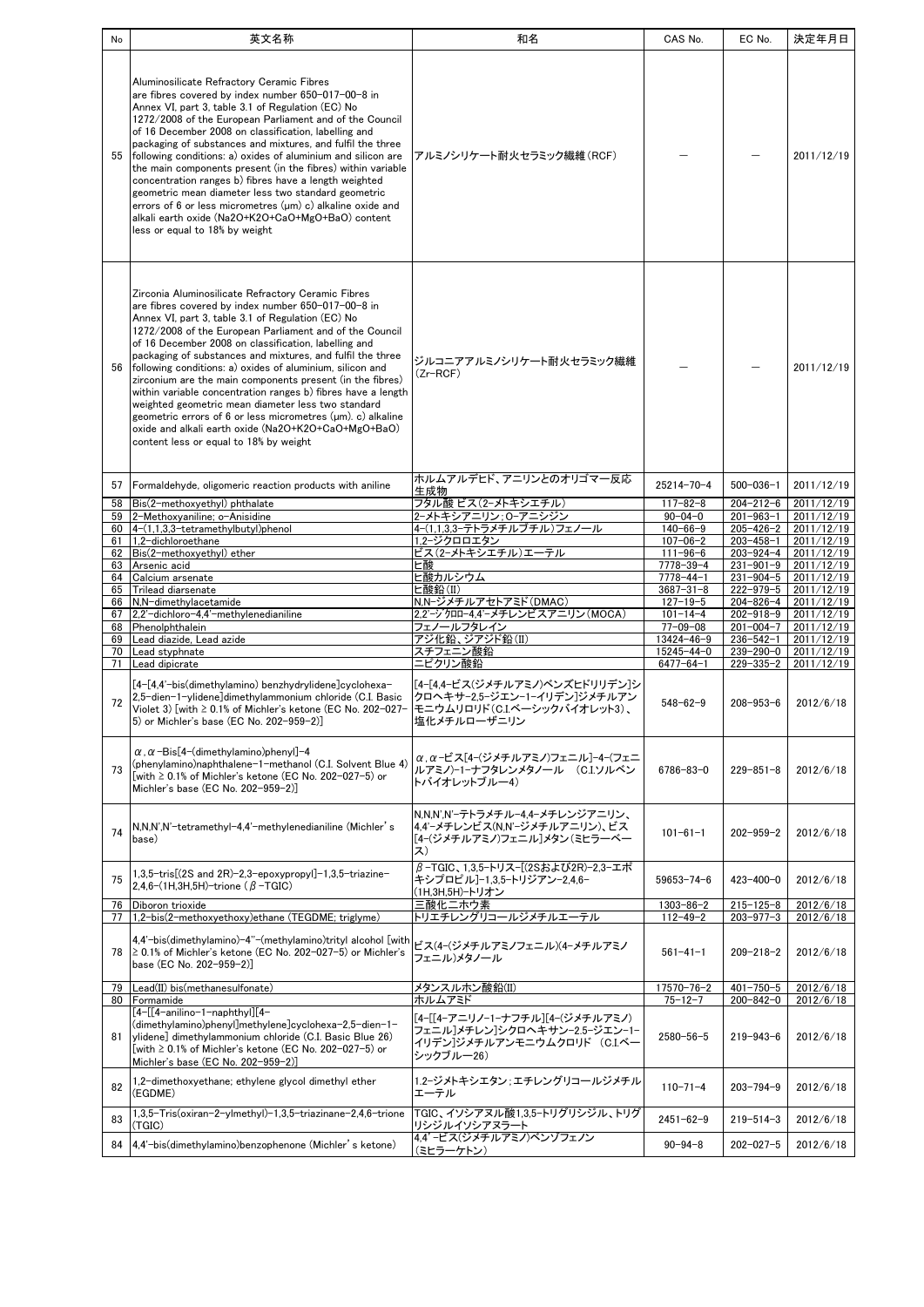| No         | 英文名称                                                                                                                                                                                                                                                                                                                                                                        | 和名                                                                                                                                             | CAS No.                                                    | EC No.                                                                   | 決定年月日                                      |
|------------|-----------------------------------------------------------------------------------------------------------------------------------------------------------------------------------------------------------------------------------------------------------------------------------------------------------------------------------------------------------------------------|------------------------------------------------------------------------------------------------------------------------------------------------|------------------------------------------------------------|--------------------------------------------------------------------------|--------------------------------------------|
| 85         | Bis(pentabromophenyl) ether<br>(decabromodiphenyl ether; DecaBDE)                                                                                                                                                                                                                                                                                                           | デカブロモジフェニルエーテル(デカBDE)                                                                                                                          | $1163 - 19 - 5$                                            | $214 - 604 - 9$                                                          | 2012/12/19                                 |
| 86         | Pentacosafluorotridecanoic acid                                                                                                                                                                                                                                                                                                                                             | ペンタコサフルオロトリデカン酸                                                                                                                                | 72629-94-8                                                 | $276 - 745 - 2$                                                          | 2012/12/19                                 |
| 87         | Tricosafluorododecanoic acid                                                                                                                                                                                                                                                                                                                                                | トリコサフルオロドデカン酸                                                                                                                                  | $307 - 55 - 1$                                             | 206-203-2                                                                | 2012/12/19                                 |
| 88<br>89   | Henicosafluoroundecanoic acid<br>Heptacosafluorotetradecanoic acid                                                                                                                                                                                                                                                                                                          | ヘプタコサフルオロテトラデカン酸                                                                                                                               | $2058 - 94 - 8$<br>$376 - 06 - 7$                          | $218 - 165 - 4$<br>206-803-4                                             | 2012/12/19<br>2012/12/19                   |
|            | 90   Diazene-1,2-dicarboxamide (C,C'-azodi(formamide))                                                                                                                                                                                                                                                                                                                      | アゾジカルボンアミド                                                                                                                                     | $123 - 77 - 3$                                             | 204-650-8                                                                | 2012/12/19                                 |
| 91         | Cyclohexane-1,2-dicarboxylic anhydride [1]<br>cis-cyclohexane-1,2-dicarboxylic anhydride [2]<br>trans-cyclohexane-1,2-dicarboxylic anhydride [3]<br>[The individual cis- [2] and trans- [3] isomer substances<br>and all possible combinations of the cis- and transisomers<br>[1] are covered by this entry].                                                              | シクロヘキサンー1.2ージカルボン酸無水物<br>シスー1.2ーシクロヘキサンジカルボン酸無水物<br>ヘキサヒドロフタル酸無水物                                                                              | $85 - 42 - 7$<br>13149-00-3<br>$14166 - 21 - 3$            | $201 - 604 - 9$<br>$236 - 086 - 3$<br>$238 - 009 - 9$                    | 2012/12/19                                 |
|            | Hexahydromethylphthalic anhydride [1],<br>Hexahydro-4-methylphthalic anhydride [2],<br>Hexahydro-1-methylphthalic anhydride [3],<br>92 Hexahydro-3-methylphthalic anhydride [4]<br>[The individual isomers $[2]$ , $[3]$ and $[4]$ (including their cis-<br>and trans-stereo isomeric forms) and all possible<br>combinations of the isomers [1] are covered by this entry] | メチルヘキサヒドロフタル酸無水物<br>ヘキサヒドロー4ーメチルフタル酸無水物<br>ヘキサヒドロー1ーメチルフタル酸無水物<br>ヘキサヒドロー3ーメチルフタル酸無水物                                                          | $25550 - 51 - 0$<br>19438-60-9<br>48122-14-1<br>57110-29-9 | $247 - 094 - 1$<br>$243 - 072 - 0$<br>$256 - 356 - 4$<br>$260 - 566 - 1$ | 2012/12/19                                 |
|            | 4-Nonylphenol, branched and linear [substances with a<br>linear and/or branched alkyl chain with a carbon number of<br>93 9 covalently bound in position 4 to phenol, covering also<br>UVCB- and well-defined substances which include any of<br>the individual isomers or a combination thereof]                                                                           | 4-ノニルフェノール、分岐および直鎖-フェノー<br>ルの4の位置で炭素数9の直鎖および/または分<br>岐したアルキル鎖が共有結合している物質、<br>個々の異性体またはその混合物のいずれも含<br>むUVCB物質およびwelldefined物質(組成等が<br>分かっている物質) |                                                            |                                                                          | 2012/12/19                                 |
| 94         | 4-(1,1,3,3-tetramethylbutyl)phenol, ethoxylated [covering<br>well-defined substances and UVCB substances, polymers<br>and homologues]                                                                                                                                                                                                                                       | 4-(1,1,3,3-テトラメチルブチル)フェノール、エトキ<br>シレートーwell-defined物質(組成等が分かって<br>いる物質)およびUVCB物質、ポリマーおよびそ<br>の同族体                                              |                                                            |                                                                          | 2012/12/19                                 |
| 95<br>96   | Methoxyacetic acid<br>N,N-dimethylformamide                                                                                                                                                                                                                                                                                                                                 | メトキシ酢酸<br>N.N-ジメチルホルムアミド                                                                                                                       | $625 - 45 - 6$<br>$68 - 12 - 2$                            | $210 - 894 - 6$<br>200-679-5                                             | 2012/12/19<br>2012/12/19                   |
| 97         | Dibutyltin dichloride (DBTC)                                                                                                                                                                                                                                                                                                                                                | ジブチルスズジクロリド(DBTC)                                                                                                                              | $683 - 18 - 1$                                             | $211 - 670 - 0$                                                          | 2012/12/19                                 |
| 98         | Lead monoxide (Lead oxide)                                                                                                                                                                                                                                                                                                                                                  | 酸化鉛(Ⅱ)                                                                                                                                         | $1317 - 36 - 8$                                            | $215 - 267 - 0$                                                          | 2012/12/19                                 |
| 99         | Orange lead (Lead tetroxide)                                                                                                                                                                                                                                                                                                                                                | 四酸化三鉛                                                                                                                                          | $1314 - 41 - 6$                                            | $215 - 235 - 6$                                                          | 2012/12/19                                 |
|            | 100 Lead bis (tetrafluoroborate)                                                                                                                                                                                                                                                                                                                                            | ホウフッ化鉛                                                                                                                                         | 13814-96-5                                                 | 237-486-0                                                                | 2012/12/19                                 |
| 101<br>102 | Trilead bis(carbonate)dihydroxide<br>Lead titanium trioxide                                                                                                                                                                                                                                                                                                                 | 炭酸水酸化鉛<br>チタン酸鉛                                                                                                                                | $1319 - 46 - 6$<br>$12060 - 00 - 3$                        | $215 - 290 - 6$<br>235-038-9                                             | 2012/12/19<br>2012/12/19                   |
|            |                                                                                                                                                                                                                                                                                                                                                                             |                                                                                                                                                |                                                            |                                                                          |                                            |
|            | 103 Lead titanium zirconium oxide<br>104 Silicic acid, lead salt                                                                                                                                                                                                                                                                                                            | ジルコン酸チタン酸鉛<br>塩基性ケイ酸鉛                                                                                                                          | $12626 - 81 - 2$<br>$11120 - 22 - 2$                       | $235 - 727 - 4$<br>$234 - 363 - 3$                                       | 2012/12/19<br>2012/12/19                   |
| 105        | Silicic acid (H2Si2O5), barium salt (1:1), lead-doped<br>[with lead (Pb) content above the applicable generic<br>concentration limit for 'toxicity for reproduction' Repr. 1A<br>(CLP) or category 1 (DSD); the substance is a member of<br>the group entry of lead compounds, with index number<br>082-001-00-6 in Regulation (EC) No.1272/2008]                           | ケイ酸バリウム、鉛ドープ                                                                                                                                   | 68784-75-8                                                 | $272 - 271 - 5$                                                          | 2012/12/19                                 |
|            | 106 1-bromopropane (n-propyl bromide)                                                                                                                                                                                                                                                                                                                                       | 1-ブロモプロパン                                                                                                                                      | $106 - 94 - 5$                                             |                                                                          | 203-445-0 2012/12/19                       |
|            | 107 Methyloxirane (Propylene oxide)<br>1,2-Benzenedicarboxylic acid, dipentylester, branched and                                                                                                                                                                                                                                                                            | プロピレンオキシド<br>1.2-ベンゼンジカルボン酸、ジペンチルエステ                                                                                                           | $75 - 56 - 9$                                              | 200-879-2                                                                | 2012/12/19                                 |
| 108        | linear                                                                                                                                                                                                                                                                                                                                                                      | ル、分岐および直鎖                                                                                                                                      | 84777-06-0                                                 | 284-032-2                                                                | 2012/12/19                                 |
|            | 109 Diisopentylphthalate (DIPP)<br>110 N-pentyl-isopentylphthalate                                                                                                                                                                                                                                                                                                          | フタル酸ジイソペンチル(DIPP)<br>フタル酸n-ペンチル-イソペンチル                                                                                                         | $605 - 50 - 5$<br>776297-69-9                              | $210 - 088 - 4$<br>$\overline{\phantom{0}}$                              | 2012/12/19<br>2012/12/19                   |
|            | 111 1,2-diethoxyethane                                                                                                                                                                                                                                                                                                                                                      | 1,2ージエトキシエタン                                                                                                                                   | $629 - 14 - 1$                                             | $211 - 076 - 1$                                                          | 2012/12/19                                 |
|            | 112 Acetic acid, lead salt, basic                                                                                                                                                                                                                                                                                                                                           | 塩基性酢酸鉛                                                                                                                                         | $51404 - 69 - 4$                                           | $257 - 175 - 3$                                                          | 2012/12/19                                 |
|            | 113 Lead oxide sulfate<br>114 [Phthalato(2-)]dioxotrilead                                                                                                                                                                                                                                                                                                                   | 塩基性硫酸鉛<br>フタル酸ジオキソ三鉛                                                                                                                           | 12036-76-9<br>69011-06-9                                   | $273 - 688 - 5$                                                          | $234 - 853 - 7$ 2012/12/19<br>2012/12/19   |
|            | 115 Dioxobis(stearato)trilead                                                                                                                                                                                                                                                                                                                                               | ジオキソビス(ステアリン酸)三鉛                                                                                                                               | 12578-12-0                                                 | $235 - 702 - 8$                                                          | 2012/12/19                                 |
|            | 116 Fatty acids, C16-18, lead salts<br>117 Lead cynamidate                                                                                                                                                                                                                                                                                                                  | 脂肪酸鉛塩(炭素数16~18)<br>シアナミド鉛                                                                                                                      | $91031 - 62 - 8$<br>$20837 - 86 - 9$                       | 292-966-7<br>244-073-9                                                   | 2012/12/19<br>2012/12/19                   |
|            | 118 Lead dinitrate                                                                                                                                                                                                                                                                                                                                                          | 硝酸鉛(I)                                                                                                                                         | $10099 - 74 - 8$                                           | $233 - 245 - 9$                                                          | 2012/12/19                                 |
|            | 119 Pentalead tetraoxide sulphate                                                                                                                                                                                                                                                                                                                                           | 四塩基性硫酸鉛                                                                                                                                        | 12065-90-6                                                 | $235 - 067 - 7$                                                          | 2012/12/19                                 |
|            | 120 Pyrochlore, antimony lead yellow<br>121 Sulfurous acid, lead salt, dibasic                                                                                                                                                                                                                                                                                              | C.I. ピグメントイエロー41<br>塩基性亜硫酸鉛                                                                                                                    | $8012 - 00 - 8$<br>62229-08-7                              | $232 - 382 - 1$<br>$263 - 467 - 1$                                       | 2012/12/19<br>2012/12/19                   |
|            | 122 Tetraethyllead                                                                                                                                                                                                                                                                                                                                                          | 四エチル鉛                                                                                                                                          | $78 - 00 - 2$                                              | $201 - 075 - 4$                                                          | 2012/12/19                                 |
|            | 123 Tetralead trioxide sulphate                                                                                                                                                                                                                                                                                                                                             | 三塩基性硫酸鉛                                                                                                                                        | $12202 - 17 - 4$                                           | 235-380-9                                                                | 2012/12/19                                 |
|            | 124 Trilead dioxide phosphonate<br>125 Furan                                                                                                                                                                                                                                                                                                                                | 二塩基性リン酸鉛、二塩基性亜リン酸鉛<br>フラン                                                                                                                      | $12141 - 20 - 7$<br>$110 - 00 - 9$                         | $235 - 252 - 2$<br>$203 - 727 - 3$                                       | 2012/12/19<br>2012/12/19                   |
|            | 126 Diethyl sulphate                                                                                                                                                                                                                                                                                                                                                        | 硫酸ジエチル                                                                                                                                         | $64 - 67 - 5$                                              | 200-589-6                                                                | 2012/12/19                                 |
|            | 127 Dimethyl sulphate                                                                                                                                                                                                                                                                                                                                                       | 硫酸ジメチル<br>3-エチル-2-イソペンチル-2-メチル-1,3-オキサ                                                                                                         | $77 - 78 - 1$                                              | $201 - 058 - 1$                                                          | 2012/12/19                                 |
|            | 128 3-ethyl-2-methyl-2-(3-methylbutyl)-1,3-oxazolidine                                                                                                                                                                                                                                                                                                                      | ゾリ <u>ジン</u>                                                                                                                                   | 143860-04-2                                                | $421 - 150 - 7$                                                          | 2012/12/19                                 |
|            | 129 Dinoseb (6-sec-butyl-2,4-dinitrophenol)                                                                                                                                                                                                                                                                                                                                 | ジノセブ                                                                                                                                           | $88 - 85 - 7$                                              | $201 - 861 - 7$                                                          | 2012/12/19                                 |
|            | 130 4,4'-methylenedi-o-toluidine<br>131 4,4'-oxydianiline and its salts                                                                                                                                                                                                                                                                                                     | 4,4′ーメチレンジーoートルイジン<br>4,4'-オキシジアニリンおよびその塩                                                                                                      | $838 - 88 - 0$<br>$101 - 80 - 4$                           | $212 - 658 - 8$                                                          | 2012/12/19<br>202-977-0 2012/12/19         |
|            | 132 4-aminoazobenzene                                                                                                                                                                                                                                                                                                                                                       | 4-アミノアゾベンゼン                                                                                                                                    | $60 - 09 - 3$                                              | 200-453-6                                                                | 2012/12/19                                 |
|            | 133 4-methyl-m-phenylenediamine (toluene-2,4-diamine)                                                                                                                                                                                                                                                                                                                       | 4ーメチルーmーフェニレンジアミン(2,4ートルエンージ                                                                                                                   | $95 - 80 - 7$                                              | $202 - 453 - 1$                                                          | 2012/12/19                                 |
|            | 134 6-methoxy-m-toluidine (p-cresidine)                                                                                                                                                                                                                                                                                                                                     | アミン)<br>6-メトキシ-m-トルイジン(p-クレシジン)                                                                                                                | $120 - 71 - 8$                                             | $204 - 419 - 1$                                                          | 2012/12/19                                 |
|            | 135 Biphenyl-4-ylamine                                                                                                                                                                                                                                                                                                                                                      | ビフェニル-4-イルアミン                                                                                                                                  | $92 - 67 - 1$                                              | $202 - 177 - 1$                                                          | 2012/12/19                                 |
|            | 136 o-aminoazotoluene [(4-o-tolylazo-otoluidine])                                                                                                                                                                                                                                                                                                                           | o-アミノアゾトルエン                                                                                                                                    | $97 - 56 - 3$                                              | $202 - 591 - 2$                                                          | 2012/12/19                                 |
|            | 137 o-toluidine<br>138 N-methylacetamide                                                                                                                                                                                                                                                                                                                                    | o-トルイジン<br>N-メチルアセトアミド                                                                                                                         | $95 - 53 - 4$<br>$79 - 16 - 3$                             | $201 - 182 - 6$                                                          | $202 - 429 - 0$   2012/12/19<br>2012/12/19 |
|            | 139 Cadmium                                                                                                                                                                                                                                                                                                                                                                 | カドミウム                                                                                                                                          | $7440 - 43 - 9$                                            | $231 - 152 - 8$                                                          | 2013/6/20                                  |
|            | 140 Cadmium oxide                                                                                                                                                                                                                                                                                                                                                           | 酸化カドミウム                                                                                                                                        | $1306 - 19 - 0$                                            | 215-146-2                                                                | 2013/6/20                                  |
|            | 141 Ammonium pentadecafluorooctanoate (APFO)                                                                                                                                                                                                                                                                                                                                | ペンタデカフルオロオクタン酸アンモニウム<br>(APFO)                                                                                                                 | $3825 - 26 - 1$                                            | $223 - 320 - 4$                                                          | 2013/6/20                                  |
|            | 142 Pentadecafluorooctanoic acid (PFOA)<br>143 Dipentyl phthalate (DPP)                                                                                                                                                                                                                                                                                                     | ペルフルオロオクタン酸 (PFOA)<br>フタル酸ジペンチル (DPP)                                                                                                          | $335 - 67 - 1$<br>$131 - 18 - 0$                           | $206 - 397 - 9$<br>$205 - 017 - 9$                                       | 2013/6/20<br>2013/6/20                     |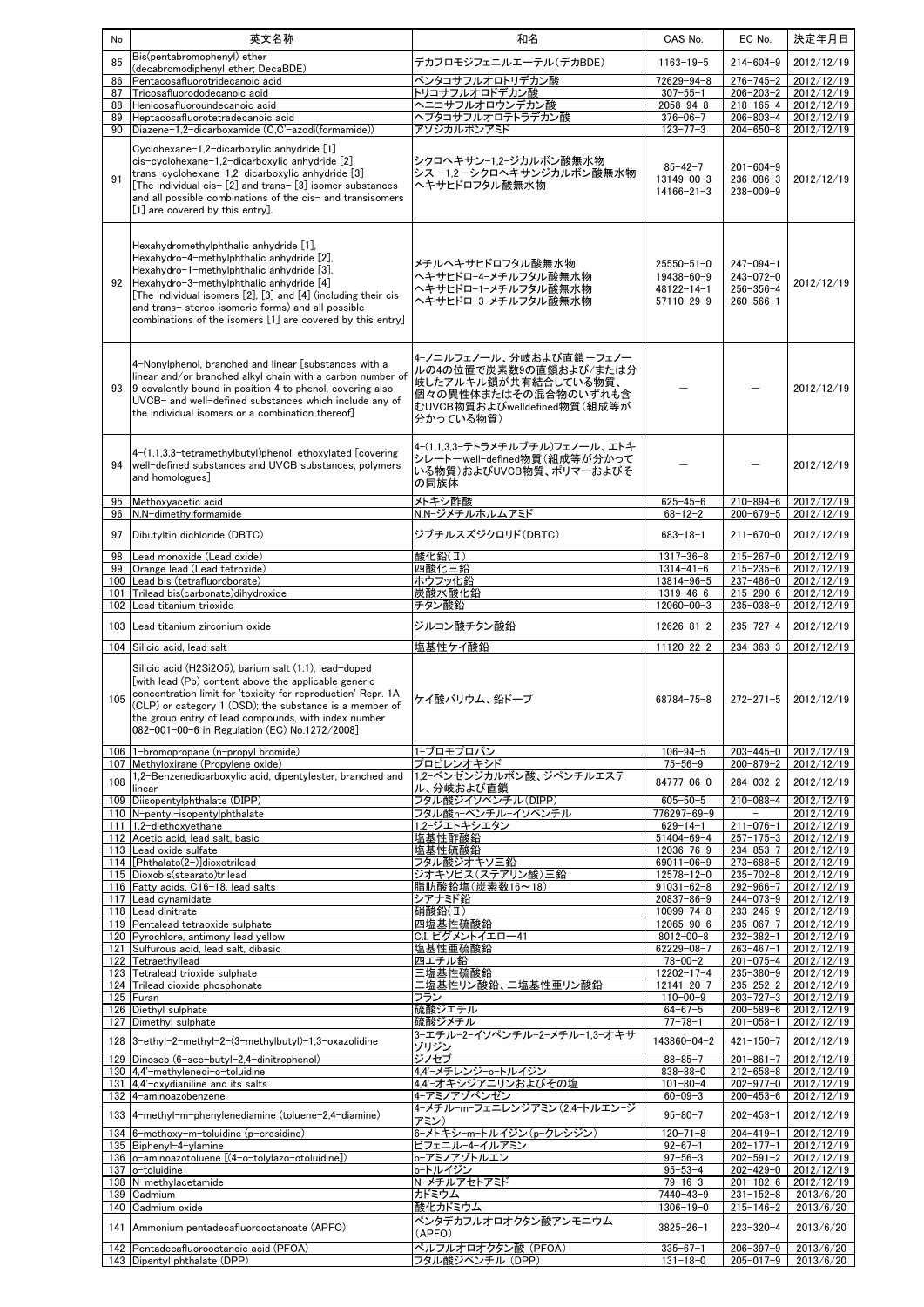| No  | 英文名称                                                                                                                                                                                                                                                                                                                                               | 和名                                                                                                                                                                                                        | CAS No.                                      | EC No.                             | 決定年月日                  |
|-----|----------------------------------------------------------------------------------------------------------------------------------------------------------------------------------------------------------------------------------------------------------------------------------------------------------------------------------------------------|-----------------------------------------------------------------------------------------------------------------------------------------------------------------------------------------------------------|----------------------------------------------|------------------------------------|------------------------|
| 144 | 4-Nonylphenol, branched and linear, ethoxylated<br>[substances with a linear and/or branched alkyl chain with<br>a carbon number of 9 covalently bound in position 4 to<br>phenol, ethoxylated covering UVCB- and well-defined<br>substances, polymers and homologues, which include any<br>of the individual isomers and/or combinations thereof] | 4ーノニルフェノール、分岐および直鎖のエトキシ<br>レート                                                                                                                                                                            |                                              |                                    | 2013/6/20              |
|     | 145 Cadmium sulphide                                                                                                                                                                                                                                                                                                                               | 硫化カドミウム, 硫化カドミウム(Ⅱ), カドミウム<br>スルフィド                                                                                                                                                                       | $1306 - 23 - 6$                              | $215 - 147 - 8$                    | 2013/9/3               |
|     | 146 Dihexyl phthalate                                                                                                                                                                                                                                                                                                                              | フタル酸ジヘキシル ジヘキシルフタラート フタ<br>ル酸ジーnーへキシル                                                                                                                                                                     | $84 - 75 - 3$                                | $201 - 559 - 5$                    | 2013/9/3               |
| 147 | Disodium $3,3'$ -[[1,1'-biphenyl]-4,4'-diylbis(azo)]bis(4-<br>aminonaphthalene-1-sulphonate) (C.I. Direct Red 28)                                                                                                                                                                                                                                  | 3,3'ー[[1,1'ービフェニル]ー4,4'ージイルビス(アゾ)]ビ<br>ス(4-アミノナフタレン-1-スルホネート)ニナトリウ<br>ム. コンゴー レッド(C.I. ダイレクトレッド 28)                                                                                                       | $573 - 58 - 0$                               | $209 - 358 - 4$                    | 2013/9/3               |
|     | Disodium 4-amino-3-[[4'-[(2,4-diaminophenyl)azo][1,1'-<br>148   biphenyl] -4-yl]azo] -5-hydroxy-6-(phenylazo) naphthalene-<br>2,7-disulphonate (C.I. Direct Black 38)                                                                                                                                                                              | 4-アミノ-3-[[4'-[(2.4-ジアミノフェニル)アゾ]-<br> [1.1'ービフェニル]ー4ーイル]アゾ]ー5ーヒドロキシー6ー<br> (フェニルアゾ)ナフタレンー2.7ージスルホネートニ<br>ナトリウム. クロラゾール ブラック E<br>(C.I. ダイレクトブラック 38)                                                       | $1937 - 37 - 7$                              | $217 - 710 - 3$                    | 2013/9/3               |
|     | 149 Imidazolidine-2-thione; 2-imidazoline-2-thiol                                                                                                                                                                                                                                                                                                  | イミダゾリジン-2-チオン. 2-イミダゾリジンチオ<br>ン, N.N'-エチレンチオ尿素:2-イミダゾリン-2-チ<br>オール                                                                                                                                        | $96 - 45 - 7$                                | $202 - 506 - 9$                    | 2013/9/3               |
|     | 150 Lead di(acetate)                                                                                                                                                                                                                                                                                                                               | 酢酸鉛(Ⅱ),ビス酢酸鉛(Ⅱ), 二酢酸鉛(Ⅱ)                                                                                                                                                                                  | $301 - 04 - 2$                               | $206 - 104 - 4$                    | 2013/9/3               |
|     | 151 Trixylyl phosphate<br>1,2-Benzenedicarboxylic acid, dihexyl ester, branched and                                                                                                                                                                                                                                                                | リン酸トリキシレニル, トリ(ジメチルフェニル)ホス<br>フェート, リン酸トリス(ジメチルフェニル)<br>1.2-ベンゼンジカルボン酸、ジヘキシルエステ                                                                                                                           | $25155 - 23 - 1$                             | $246 - 677 - 8$                    | 2013/9/3               |
| 152 | linear                                                                                                                                                                                                                                                                                                                                             | ル、分岐および直鎖                                                                                                                                                                                                 | 68515-50-4                                   | $271 - 093 - 5$                    | 2014/3/18              |
|     | 153 Cadmium chloride                                                                                                                                                                                                                                                                                                                               | <b>ジクロロカドミウム</b>                                                                                                                                                                                          | $10108 - 64 - 2$<br>$\overline{\phantom{a}}$ | $239 - 172 - 9$<br>234-390-0       | 2014/3/18              |
|     | 154 Sodium perborate; perboric acid, sodium salt<br>155 Sodium peroxometaborate                                                                                                                                                                                                                                                                    | 過ホウ酸ナトリウム;過ホウ酸、ナトリウム塩<br>ペルオキソホウ酸ナトリウム、                                                                                                                                                                   | 7632-04-4                                    | $231 - 556 - 4$<br>$233 - 296 - 7$ | 2014/3/18<br>2014/3/18 |
|     | 156 Cadmium sulphate                                                                                                                                                                                                                                                                                                                               | 過ホウ酸ナトリウム<br>硫酸カドミウム(II)                                                                                                                                                                                  | $10124 - 36 - 4$<br>$31119 - 53 - 6$         | $233 - 331 - 6$                    | 2014/12/17             |
|     | 157 Cadmium fluoride                                                                                                                                                                                                                                                                                                                               | フッ化カドミウム(II)                                                                                                                                                                                              | $7790 - 79 - 6$                              | $232 - 222 - 0$                    | 2014/12/17             |
|     | 158 2-benzotriazol-2-yl-4,6-di-tert-butylphenol (UV-320)                                                                                                                                                                                                                                                                                           | 2-(2H-1, 2, 3-ベンゾトリアゾールー2-y<br>l)-4.6-ジーtertーブチルフェノール                                                                                                                                                     | $3846 - 71 - 7$                              | $223 - 346 - 6$                    | 2014/12/17             |
|     | 159   2-(2H-benzotriazol-2-yl)-4,6-ditertpentylphenol (UV-328)                                                                                                                                                                                                                                                                                     | 2-(2H-ベンゾトリアゾールー2-イル)-4,<br>6ージーtertーペンチルフェノール                                                                                                                                                            | 25973-55-1                                   | $247 - 384 - 8$                    | 2014/12/17             |
| 160 | 2-ethylhexyl 10-ethyl-4,4-dioctyl-7-oxo-8-oxa-3,5-<br>dithia-4-stannatetradecanoate: DOTE                                                                                                                                                                                                                                                          | ビス(2ーエチルヘキサンー1ーイル)=2.2'-<br>「(ジオクタンー1ーイルスタンナンジイル)ビス<br>(スルファンジイル)]ジアセタート                                                                                                                                  | $15571 - 58 - 1$                             | $239 - 622 - 4$                    | 2014/12/17             |
|     | Reaction mass of 2-ethylhexyl 10-ethyl-4.4-dioctyl-7-<br>oxo-8-oxa-3,5-dithia-4-stannatetradecanoate and 2-<br>161 ethylhexyl 10-ethyl-4-[[2-[(2-ethylhexyl)oxy]-2-<br>oxoethyl]thio]-4-octyl-7-oxo-8-oxa-3,5-dithia-4-<br>stannatetradecanoate (reaction mass of DOTE and MOTE)                                                                   | 10ーエチルー4.4ージオクチルーフーオキソー8ーオキサー<br>3.5-ジチアー4ースタンナテトラデカン酸2ーエチルへ<br>キシルと10-エチル-4-[[2-[(2-(エチルヘキシル)<br>オキシ]ー2ーオキソエチル]チオ]ー4ーオクチルーフーオ<br>キソー8ーオキサー3,5ージチアー4ースタンナテトラデカ<br> ン酸2-エチルヘキシルの反応生成物(DOTEと<br>MOTEの反応生成物) |                                              |                                    | 2014/12/17             |
|     | 1,2-benzenedicarboxylic acid, di-C6-10-alkyl esters; 1,2-<br>162 benzenedicarboxylic acid, mixed decyl and hexyl and octyl<br>diesters with ≥0.3% of dihexyl phthalate(EC No. 201-559-5                                                                                                                                                            | 1.2-ベンゼンジカルボン酸、ジC6-10アルキルエ<br>ステル: (0.3%以上のdihexyl phthalate (EC No.<br>201-559-5)を含む場合)                                                                                                                  | $68515 - 51 - 5$<br>68648-93-1               | $271 - 094 - 0$<br>$272 - 013 - 1$ | 2015/6/15              |
|     | 5-sec-butyl-2-(2,4-dimethylcyclohex-3-en-1-yl)-5-<br>methyl-1,3-dioxane [1], 5-sec-butyl-2-(4,6-<br>163 dimethylcyclohex-3-en-1-yl)-5-methyl-1,3-dioxane [2]<br>[covering any of the individual isomers of [1] and [2] or any<br>combination thereof]                                                                                              | 5-sec-ブチル−2-(2.4-ジメチルシクロヘキ−3−エ<br>ンー1ーイル)ー5ーメチルー1.3ージオキサン[1]、5ー<br>sec-ブチル-2-(4,6-ジメチルシクロヘキ-3-エン-<br>1-イル)-5-メチル-1.3-ジオキサン[2][これらの<br>[1]および[2]またはそれらの任意の組み合わせ<br>の個々の異性体のいずれかをカバーする]                     |                                              |                                    | 2015/6/15              |
|     | 164 Nitrobenzene<br>2.4-di-tert-butyl-6-(5-chlorobenzotriazol-2-yl)phenol                                                                                                                                                                                                                                                                          | ニトロベンゼン<br>2.4-ジ-tert-ブチル-6-(5-クロロベンゾトリアゾー                                                                                                                                                                | $98 - 95 - 3$                                | $202 - 716 - 0$                    | 2015/12/17             |
| 165 | $(UV-327)$                                                                                                                                                                                                                                                                                                                                         | ルー2ーイル)フェノール(UV-327)                                                                                                                                                                                      | $3864 - 99 - 1$                              | $223 - 383 - 8$                    | 2015/12/17             |
| 166 | 2-(2H-benzotriazol-2-yl)-4-(tert-butyl)-6-(sec-<br>butyl)phenol (UV-350)                                                                                                                                                                                                                                                                           | 2-(2H-ベンゾトリアゾール-2-イル)-4-(tert-ブチ<br>ル)-6-(sec-ブチル)フェノール(UV-350)                                                                                                                                           | $36437 - 37 - 3$                             | $253 - 037 - 1$                    | 2015/12/17             |
|     | 167 1,3-propanesultone                                                                                                                                                                                                                                                                                                                             | 1,3-プロパンスルトン                                                                                                                                                                                              | $1120 - 71 - 4$                              | $214 - 317 - 9$                    | 2015/12/17             |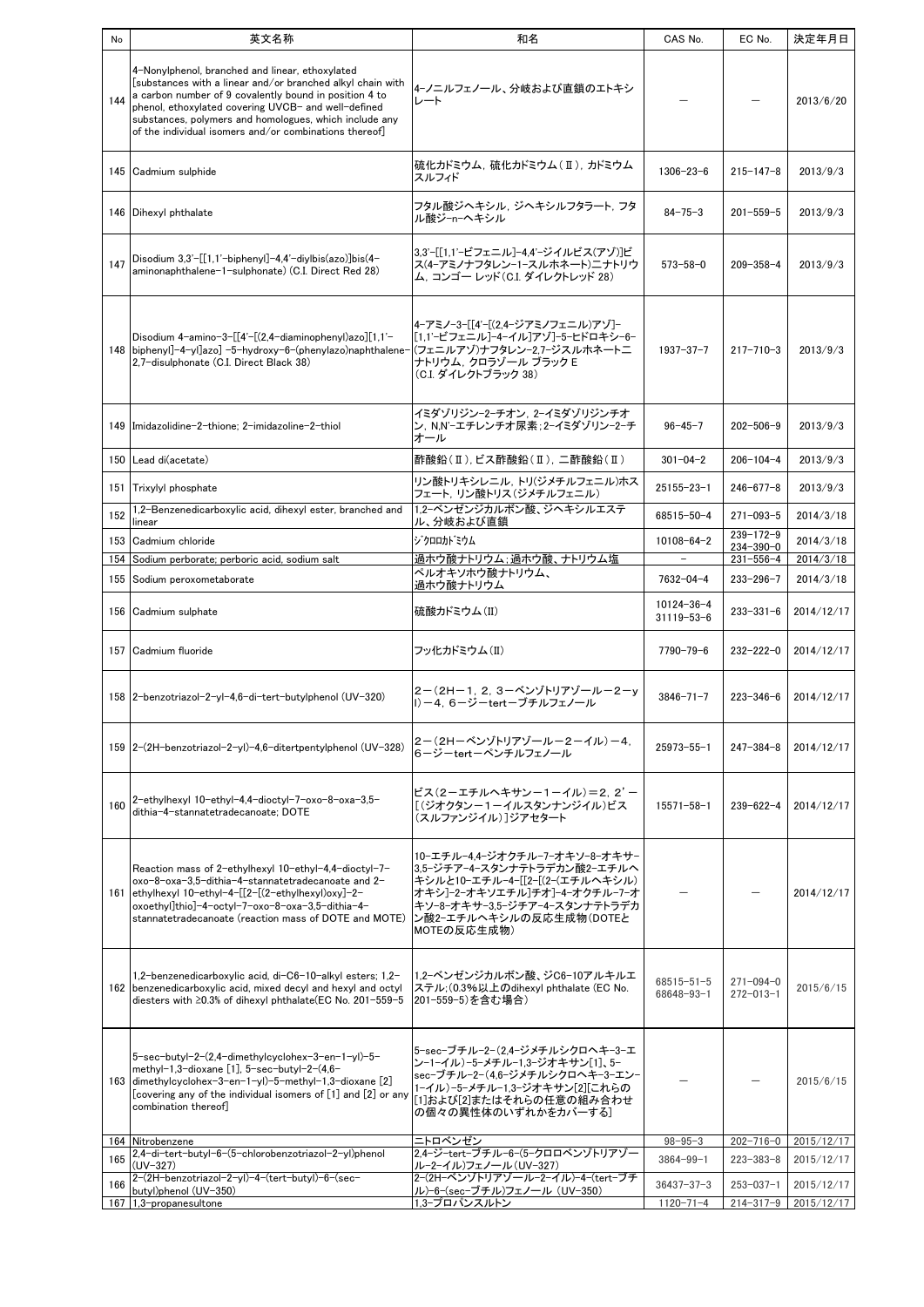| No  | 英文名称                                                                           | 和名                                                          | CAS No.           | EC No.          | 決定年月日                  |
|-----|--------------------------------------------------------------------------------|-------------------------------------------------------------|-------------------|-----------------|------------------------|
|     |                                                                                | パーフルオロノナン-1-酸                                               |                   |                 |                        |
|     | Perfluorononan-1-oic acid                                                      |                                                             | $375 - 95 - 1$    |                 |                        |
|     | (2,2,3,3,4,4,5,5,6,6,7,7,                                                      | (2.2.3.3.4.4.5.5.6.6.7.7.                                   |                   |                 | 2015/12/17             |
|     | 168 8,8,9,9,9-heptadecafluorononanoic acid                                     | 8,8,9,9,9-ヘプタデカフルオロノナン酸、                                    | 21049-39-8        | $206 - 801 - 3$ |                        |
|     | and its sodium and ammonium salts                                              | その塩とアンモニウム塩)                                                | $4149 - 60 - 4$   |                 |                        |
|     |                                                                                |                                                             |                   |                 |                        |
|     | 169 Benzo[def]chrysene (Benzo[a]pyrene)                                        | ベンゾ[def]クリセン (ベンゾ[a]ピレン)                                    | $50 - 32 - 8$     | $200 - 028 - 5$ | 2016/6/2               |
|     |                                                                                |                                                             |                   |                 |                        |
|     |                                                                                | 4.4' ーイソプロピリデンジフェノール(ビスフェノー                                 |                   |                 |                        |
|     | 170 4,4' -isopropylidenediphenol (bisphenol A; BPA)                            | ルA)、BPA、2.2-ビス(p-ヒドロキシフェニル)プロ                               | $80 - 05 - 7$     | $201 - 245 - 8$ | 2017/1/12              |
|     |                                                                                | パンなど                                                        |                   |                 |                        |
|     |                                                                                |                                                             |                   |                 |                        |
|     |                                                                                |                                                             |                   |                 |                        |
|     |                                                                                | ノナデカフルオロデカン酸 (PFDA) およびそのナト<br>リウムとアンモニウム塩、(ノナデカフルオロデカ      | $335 - 76 - 2$    | $206 - 400 - 3$ |                        |
| 171 | Nonadecafluorodecanoic acid (PFDA) and its sodium and<br>ammonium salts        | ン酸アンモニウム、ノナデカフルオロデカン酸、ノ                                     | $3830 - 45 - 3$   | $221 - 470 - 5$ | 2017/1/12              |
|     |                                                                                | ナデカフルオロデカン酸ナトリウム)                                           | $3108 - 42 - 7$   |                 |                        |
|     |                                                                                |                                                             |                   |                 |                        |
|     | $172$ p- $(1,1$ -dimethylpropyl)phenol                                         | p-(1,1-ジメチルプロピル)フェノール、4-tert-アミ                             | $80 - 46 - 6$     | $201 - 280 - 9$ | 2017/1/12              |
|     |                                                                                | ルフェノールなど                                                    |                   |                 |                        |
|     | 4-heptylphenol, branched and linear [substances with a                         | 4ーへプチルフェノール、分岐および直鎖[フェノー                                    |                   |                 |                        |
|     | linear and/or branched alkyl chain with a carbon number of                     | ルの4の位置で炭素数7の直鎖および/または分                                      |                   |                 |                        |
|     | 7 covalently bound predominantly in position 4 to phenol,                      | 岐したアルキル鎖が共有結合している物質、                                        |                   |                 |                        |
| 173 | covering also UVCB- and well-defined substances which                          | 個々の異性体やその組合せのどれでもを含んだ                                       |                   |                 | 2017/1/12              |
|     | include any of the individual isomers or a combination                         | UVCB物質およびwell-defined物質(組成等が分                               |                   |                 |                        |
|     | thereof]                                                                       | かっている物質)を含む]                                                |                   |                 |                        |
|     |                                                                                |                                                             |                   |                 |                        |
|     |                                                                                |                                                             |                   |                 |                        |
|     | 174 Perfluorohexane-1-sulphonic acid and its salts (PFHxS)                     | パーフルオロヘキサンスルホン酸とその塩                                         |                   |                 | 2017/7/7               |
|     |                                                                                |                                                             |                   |                 |                        |
|     | 175 Chrysene                                                                   | クリセン                                                        | $218 - 01 - 9$    | $205 - 923 - 4$ | 2018/1/15              |
|     | 176 Benz[a]anthracene                                                          | ベンゾ(a)アントラセン(BaA)                                           | $56 - 55 - 3$     | 200-280-6       | 2018/1/15              |
|     | 177 Cadmium nitrate                                                            | 硝酸カドミウム                                                     | $10325 - 94 - 7$  | $233 - 710 - 6$ | 2018/1/15              |
|     | 178 Cadmium hydroxide                                                          | 水酸化カドミウム                                                    | $21041 - 95 - 2$  | $244 - 168 - 5$ | 2018/1/15              |
|     | 179 Cadmium carbonate                                                          | 炭酸カドミウム                                                     | $513 - 78 - 0$    | $208 - 168 - 9$ | 2018/1/15              |
|     | 1,6,7,8,9,14,15,16,17,17,18,18-                                                | 1,6,7,8,9,14,15,16,17,17,18,18-ドデカクロロペンタ                    |                   |                 |                        |
|     | dodecachloropentacyclo[12.2.1.16,9.02,13.05,10]octadeca-                       | シクロ[12.2.1.16,9.02,13.05,10]オクタデカン-7,15-                    |                   |                 |                        |
| 180 | 7,15-diene (Dechlorane Plus) [covering any of its individual                   | ジエン (デクロラン・プラス)                                             |                   |                 | 2018/1/15              |
|     | isomers or any combination thereof]                                            | [その異性体のいずれか、あるいは、そのあらゆ                                      |                   |                 |                        |
|     |                                                                                | る組み合わせを含む]                                                  |                   |                 |                        |
|     | Reaction products of 1,3,4-thiadiazolidine-2,5-dithione,                       | 1,3,4-チアジアゾール-2,5-ジチオール、ホルムア                                |                   |                 |                        |
| 181 | formaldehyde and 4-heptylphenol, branched and linear                           | ルデヒド、および4ヘプチルフェノール (分岐およ<br>び直鎖)の反応生成物 (RP-HP)              |                   |                 | 2018/1/15              |
|     | (RP-HP) [with ≥0.1% w/w 4-heptylphenol, branched and                           | [0.1wt%の分岐および直鎖の4-ヘプチルフェノー                                  |                   |                 |                        |
|     | linear]                                                                        | ルを含有する                                                      |                   |                 |                        |
|     | 182 Benzo[ghi]perylene                                                         | ベンゾ[ghi]ペリレン                                                | $191 - 24 - 2$    | $205 - 883 - 8$ | 2018/6/27              |
|     | 183 Decamethylcyclopenta siloxane (D5)                                         | デカメチルシクロペンタ シロキサン(D5)                                       | $541 - 02 - 6$    | $208 - 764 - 9$ | 2018/6/27              |
|     | 184 Disodium octaborate                                                        | ハホウ酸ニナトリウム                                                  | $12008 - 41 - 2$  | 234-541-0       | 2018/6/27              |
|     | 185 Dodecamethylcyclohexa siloxane (D6)                                        | ドデカメチルシクロヘキサ シロキサン(D6)                                      | $540 - 97 - 6$    | $208 - 762 - 8$ | 2018/6/27              |
|     | 186 Ethylenediamine                                                            | エチレンジアミン                                                    | $107 - 15 - 3$    | 203-468-6       | $2018/6/\overline{27}$ |
|     | 187 Octamethylcyclotetra siloxane (D4)                                         | オクタメチルシクロテトラ シロキサン(D4)                                      | $556 - 67 - 2$    | $209 - 136 - 7$ | 2018/6/27              |
|     | 188 Terphenyl hydrogenated                                                     | 水素化テルフェニル                                                   | 61788-32-7        | $262 - 967 - 7$ | 2018/6/27              |
| 189 | Benzene-1,2,4-tricarboxylic acid 1,2 anhydride (trimellitic<br>anhydride, TMA) | ベンゼン-1,2,4-トリカルボン酸-1,2-無水物(無水<br>トリメリット酸)                   | $552 - 30 - 7$    | $209 - 008 - 0$ | 2018/6/27              |
|     | 190 Lead                                                                       | 鉛                                                           | 7439-92-1         | $231 - 100 - 4$ | 2018/6/27              |
|     | 191 Dicyclohexyl phthalate (DCHP)                                              | フタル酸ジシ <u>クロヘキシル</u>                                        | $84 - 61 - 7$     | $201 - 545 - 9$ | 2018/6/27              |
|     |                                                                                | 2,2-ビス(4'-ヒドロキシフェニル)-4-メチルペンタン                              | $6807 - 17 - 6$   | $401 - 720 - 1$ |                        |
|     | 192 2,2-bis(4'-hydroxyphenyl)-4-methylpentane                                  |                                                             |                   |                 | 2019/1/16              |
|     | 193 Benzo[k]fluoranthene                                                       | ベンゾ「k]フルオランテン                                               | $207 - 08 - 9$    | $205 - 916 - 6$ | 2019/1/16              |
|     | 194 Fluoranthene                                                               | フルオランテン                                                     | $206 - 44 - 0$    | $205 - 912 - 4$ | 2019/1/16              |
|     | 195 Phenanthrene                                                               | フェナントレン                                                     | $85 - 01 - 8$     | $201 - 581 - 5$ | 2019/1/16              |
|     | 196 Pyrene                                                                     | ピレン                                                         | $129 - 00 - 0$    | $204 - 927 - 3$ | 2019/1/16              |
|     | 1.7.7-trimethyl-3-(phenylmethylene)bicyclo[2.2.1]heptan-                       | 1.7.7-トリメチル-3-(フェニルメチレン)ビシクロ<br>[2.2.1]ヘプタン−2−オン(3−ベンジリデンカン |                   |                 |                        |
| 197 | $2$ -one                                                                       | ファー)                                                        | $15087 - 24 - 8$  | $239 - 139 - 9$ | 2019/1/16              |
|     |                                                                                |                                                             |                   |                 |                        |
|     | 198 2-methoxyethyl acetate                                                     | 2-メトキシメチルアセテート、エチレングリコール                                    | $110 - 49 - 6$    | $203 - 772 - 9$ | 2019/7/16              |
|     |                                                                                | モノメチルエーテルアセテート                                              |                   |                 |                        |
|     | Tris(4-nonylphenyl, branched and linear) phosphite (TNPP)                      | 亜リン酸トリス(直鎖、分岐鎖4ーノニルフェニル)                                    |                   |                 |                        |
|     | 199 with $\geq 0.1\%$ w/w of 4-nonviphenol, branched and linear (4-            | (TNPP)(直鎖、分岐鎖4ーノニルフェノール(4ー                                  |                   |                 | 2019/7/16              |
|     | NP)                                                                            | NP)を0.1w/w%以上含有するもの)                                        |                   |                 |                        |
|     | 2,3,3,3-tetrafluoro-2-(heptafluoropropoxy)propionic acid,                      | 2,3,3,3-テトラフルオロ-2-(ヘプタフルオロプロポ                               |                   |                 |                        |
|     | 200 its salts and its acyl halides (covering any of their                      | キシ)プロピオン酸とその塩、その酸ハロゲン化                                      |                   |                 | 2019/7/16              |
|     | individual isomers and combinations thereof)                                   | 物(各異性体およびその混合物を含む)                                          |                   |                 |                        |
|     |                                                                                |                                                             |                   |                 |                        |
|     | 201 4-tert-butylphenol                                                         | 4-tert-ブチルフェノール                                             | $98 - 54 - 4$     | $202 - 679 - 0$ | 2019/7/16              |
|     |                                                                                |                                                             |                   |                 |                        |
| 202 | Diisohexyl phthalate                                                           | ジイソヘキシル=フタラート                                               | 71850-09-4        | $276 - 090 - 2$ | 2020/1/16              |
|     | 2-benzyl-2-dimethylamino-4'-                                                   | 2-ベンジル-2-(N.N-ジメチルアミノ)-                                     |                   |                 |                        |
| 203 | morpholinobutyrophenone                                                        | 1-(4-モルホリノフェニル)ブタン-1-                                       | $119313 - 12 - 1$ | $404 - 360 - 3$ | 2020/1/16              |
|     |                                                                                | オン                                                          |                   |                 |                        |
| 204 | 2-methyl-1-(4-methylthiophenyl)-2-                                             | 2-メチル-1-[4-(メチルチオ)フェニ                                       | 71868-10-5        | $400 - 600 - 6$ | 2020/1/16              |
|     | morpholinopropan-1-one                                                         | ル]ー2ーモルホリノブロパンー1ーオン                                         |                   |                 |                        |
|     | 205 Perfluorobutane sulfonic acid (PFBS) and its salts                         | ペルフルオロブタンスルホン酸(PFBS)とその塩                                    |                   |                 | 2020/1/16              |
|     | 206 1-vinylimidazole                                                           | 1-ビニルイミダゾール                                                 | $1072 - 63 - 5$   | $214 - 012 - 0$ | 2020/6/25              |
|     | 207 2-methylimidazole                                                          | 2-メチルイミダゾール                                                 | $693 - 98 - 1$    | $211 - 765 - 7$ | 2020/6/25              |
|     | 208 Butyl 4-hydroxybenzoate                                                    | 4-ヒドロキシ安息香酸ブチル                                              | $94 - 26 - 8$     | $202 - 318 - 7$ | 2020/6/25              |
|     | 209 Dibutylbis(pentane-2,4-dionato-O,O')tin                                    | ジブチルビス(2, 4-ペンタンジオナト)スズ(IV)                                 | $22673 - 19 - 4$  | $245 - 152 - 0$ | 2020/6/25              |